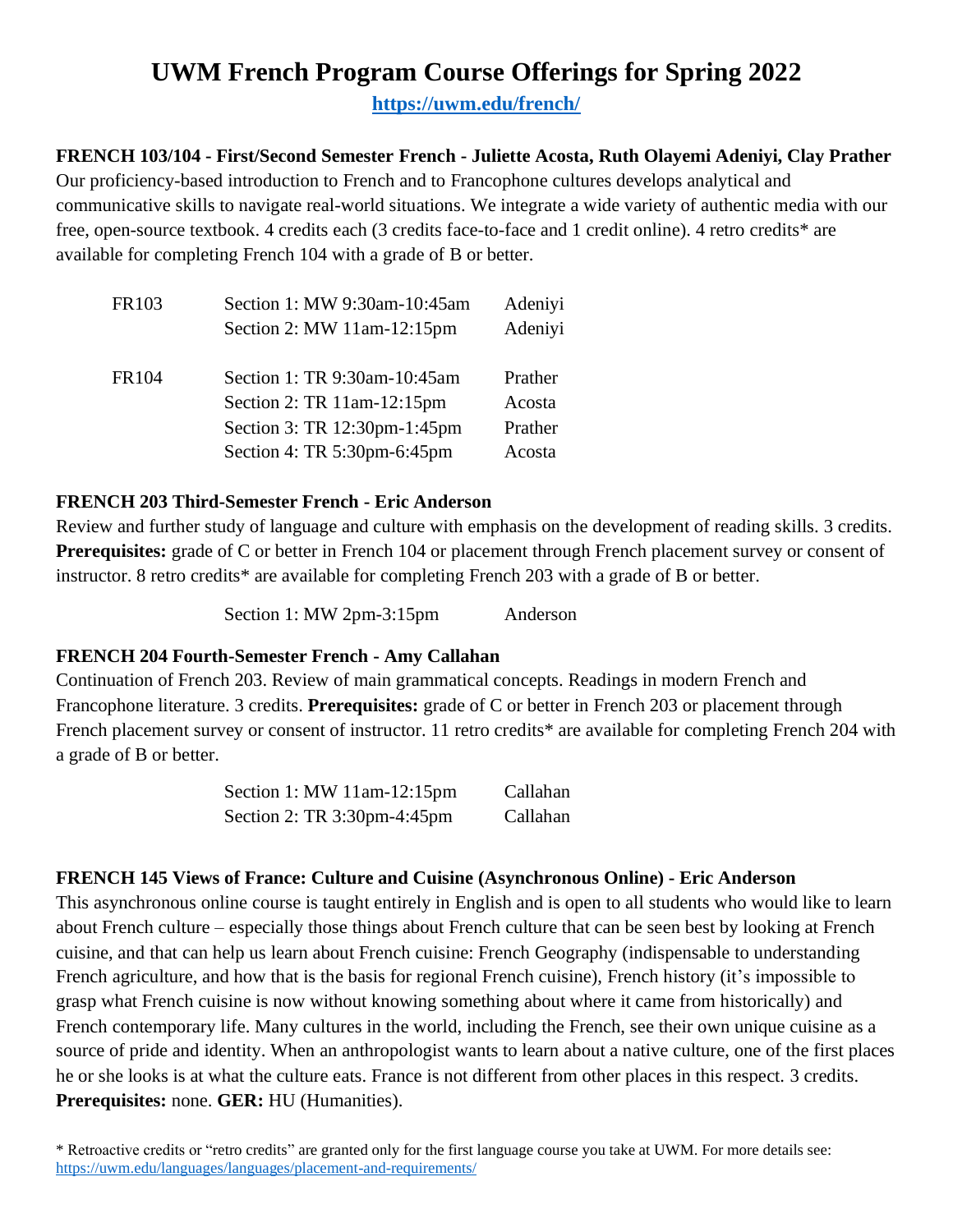## **UWM French Program Course Offerings for Spring 2022 <https://uwm.edu/french/>**

# **FRENCH 277 French Presidential Elections 2022 (MW 11am-12:15pm - April 4 to May 7) Eric Anderson**

This French discussion section is a one-month long (15 hours) immersion setting that will help you improve your French fluency through conversation with other students. The course will focus on and take place during the French presidential elections. We'll do some deep dives into French political parties and all the different candidates. In addition, the cultural focus also allows you to discover aspects of French-speaking communities through social media, presentations, and games. For students at the FR 204 level and above. 1 credit.

## **FRENCH 303 Conversation and Composition: Intermediate Level (MW 11am-12:15pm) Eric Anderson**

In this course, we will examine social controversies with the intention of better understanding French culture and of comparing it to our own, through the use of contemporary texts and video input. Learn how to write and converse in French about various cultural and social topics. The course will require memorization of vocabulary, reading, a short novel, daily critical reflections, composition preparation & writing and extensive oral practice & presentations in class. French 303 serves as preparation for 300-level courses in literature, language and culture, phonetics, and advanced grammar. 3 credits. **Prerequisites:** grade C or better in French 204 or placement through French placement survey or consent of instructor. 14 retro credits\* are available for completing French 303 with a grade of B or better. **GER:** HU (Humanities)

## **FRENCH 324 Contemporary French Language and Cultur**e **(MW 12:30-1:45pm) Amy Callahan**

*What distinguishes contemporary French culture and how do I recognize and evaluate it? What does contemporary French language sound like? What does it look like? Are there points of intersection or divergence with American culture?* The films and readings for this course, so closely connected to the cultural and social background from which they materialized, will answer this & more. Moving from French cultural icons, to the history behind stations of the Paris métro, or to one novel from the *banlieues* of 21st century Paris, think of the French 324 classroom as an *atelier* to explore specific cultural ideas and research one specific French subject that intrigues you. Develop a multilingual, multicultural sense of self as you develop your linguistic abilities and cultural knowledge. 3 credits. **Prerequisites:** French 303 or consent of instructor. 14 retro credits\* are available for completing French 324 with a grade of B or better. **GER:** HU (Humanities)

# **FRENCH 325 Intensive Grammar and Usage** (**TR 3:30-4:45pm) Nicolas Russell**

This course will help you improve your writing proficiency and comprehension of French through the study of grammar. We will also look at questions related to language usage that are not specifically tied to grammar but that are important aspects of how the French language works. During class, you will have opportunities practice and improve your oral proficiency in French through class discussion and group activities. 3 credits. **Prerequisites:** French 303 or consent of instructor. 14 retro credits\* are available for completing French 325 with a grade of B or better.

# **FRENCH 332 Reading French Texts (MW 2-3:15pm) Sarah Davies Cordova**

"Reading French Texts: *L'art de lire et de commenter*" focuses on the structural and figurative elements key to narrative, poetic and theatrical texts in order to develop the tools to read, understand, and appreciate critically world literature written in French as it has recorded the culture, human thematics and social politics across the ages. 3 credits. **Prerequisites**: French 303 or consent of instructor; French 324 & 325. GER: HU (Humanities)